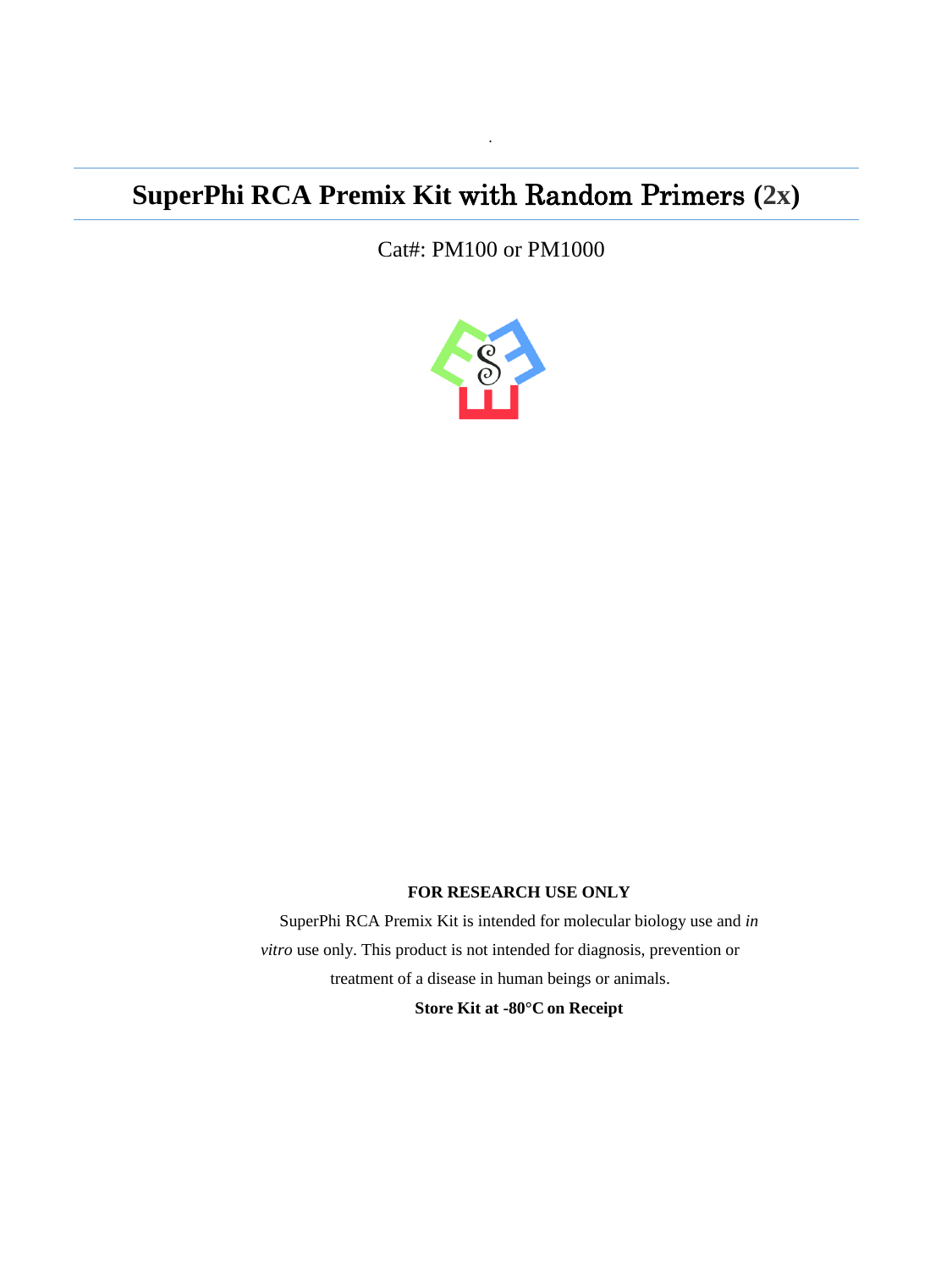

## **Description**

*SuperPhi* RCA Premix Kit (Cat#: PM100) is a 2x premix version of SuperPhi RCA kit (Phi100), containing all components necessary for a successful and reliable **Rolling Circle Amplification (RCA)**, such as *SuperPhi* DNA Polymerase, dNTPs, and random primers etc, except circular DNA template. This premixed formulation saves time and reduces contamination due to a reduced number of pipetting steps required for RCA set up. The premix is optimized for efficient and reproducible RCA, an equivalent of *SuperPhi* DNA Amplification Kit (Cat#: Phi100).

# **Kit Components:**

| <b>Components</b>      | <b>100 Reactions</b><br>$(Cat\#: PM100)$ | <b>1000 Reaction</b><br>$(Cat\#: PM1000)$ | <b>Storage</b>  |
|------------------------|------------------------------------------|-------------------------------------------|-----------------|
| <b>Sample Buffer</b>   | $800 \mu l$                              | $10x800 \mu l$                            | $-20^{\circ}$ C |
| <b>SuperPhi Premix</b> | $500 \mu l$                              | $10x\ 500\ \mu l$                         | $-20^{\circ}$ C |

# **Detailed Protocol**

*SuperPhi* RCA Pre-mix Kit has capacity to detect as low as 1 pictogram of template DNA under optimal condition. 0.2~0.5 µl of saturated overnight culture or  $1/10$  to  $1/100$  of the colony (approximately  $10^2 \sim 10^4$  cells) would be enough for SuperPhi RCA reaction. Please keep in mind that excess culture or colony will inhibit SuperPhi RCA reaction! The protocol described below is a general protocol for amplifying circular DNA from various sources. Yields and kinetics may vary if crude or un-quantified samples are amplified. We recommend to consider a starting point for adapting your specific reaction. Procedures of *SuperPhi* RCA reaction were outlined below.



## **1. Preparation of Sample Mix:**

Sample Mix could be prepared, depending on material sources, as described below:

## **1.1. Purified DNA or DNA ligation/assembly reactions:**

Transfer 4  $\mu$ l of Sample Buffer into a 0.2 ml PCR tube.

Add 1 µl of circular DNA ( $\geq 1$  pg/ $\mu$ l) to the above PCR tube.

Heat to 95 ˚C for 3 minutes and then quickly cool to 4˚C.

Keep the samples on ice until use.

## **1.2. Bacterial colonies:**